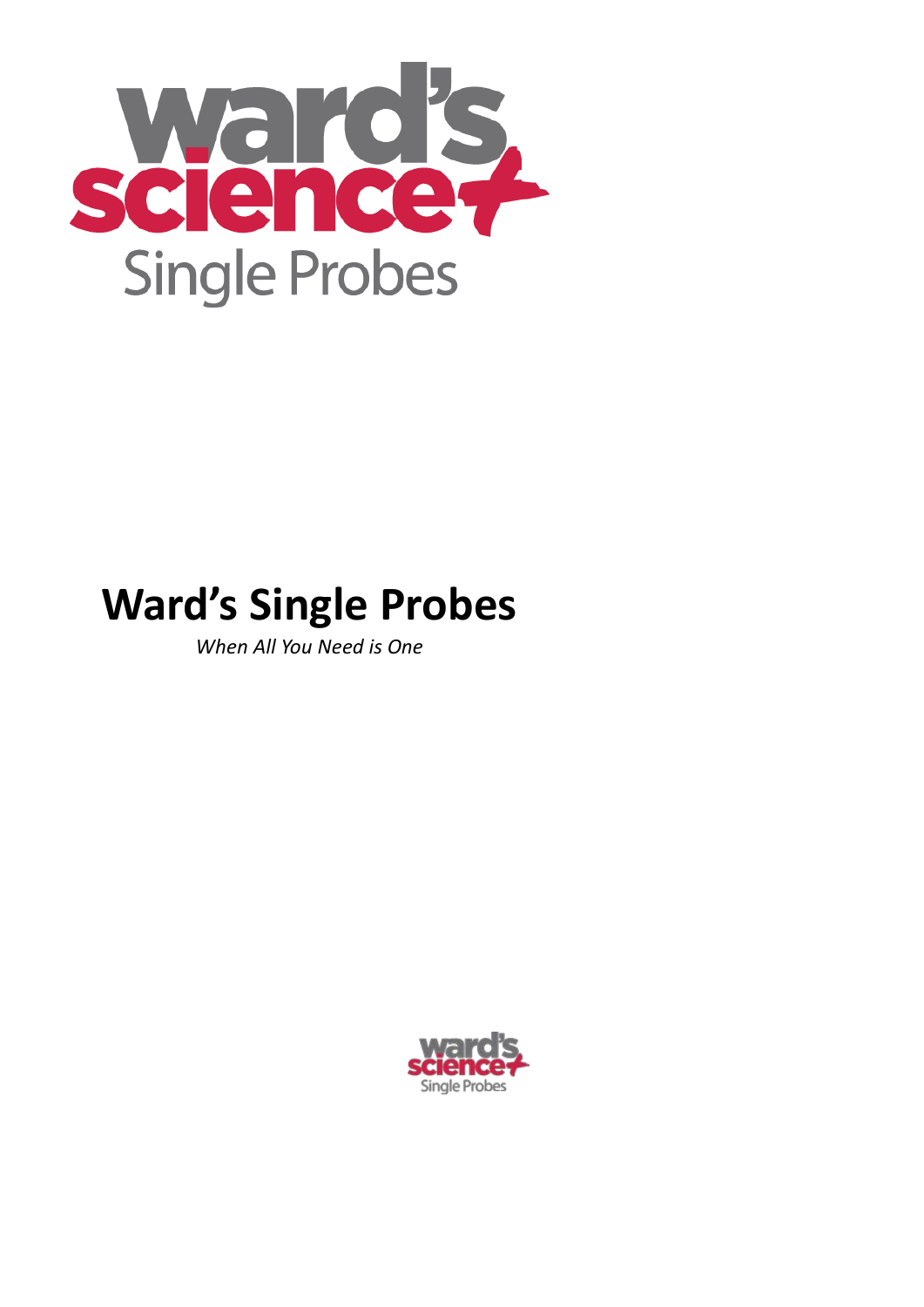#### **INTRODUCTION**

The Ward's Single Probes platform was designed for the classroom with ever-changing needs in mind. Users can select from three different operational settings, allowing you to tailor the platform to your unique experiment needs.

**Handheld Mode**, as the name implies, allows students to collect and analyze data directly onto the Ward's Single Probes Base Unit while on the move. This setting allows students to hone their scientific skills with as little restrictions as possible.

**USB Mode** is an alternate option for analyzing data on a larger screen. This is especially helpful for teachers who are reviewing results with the class post-experiment. The Base Unit connects directly to a computer where experiments can be uploaded and analyzed.

**Wi-Fi Mode**, is accessible with the purchase of the Ward's Single Probes Wi-Fi Module, and allows data to be streamed directly to laptops, tablets, and smart phones. Wi-Fi mode is extremely helpful for collecting field or classroom data without the need to interact directly with the Base Unit.

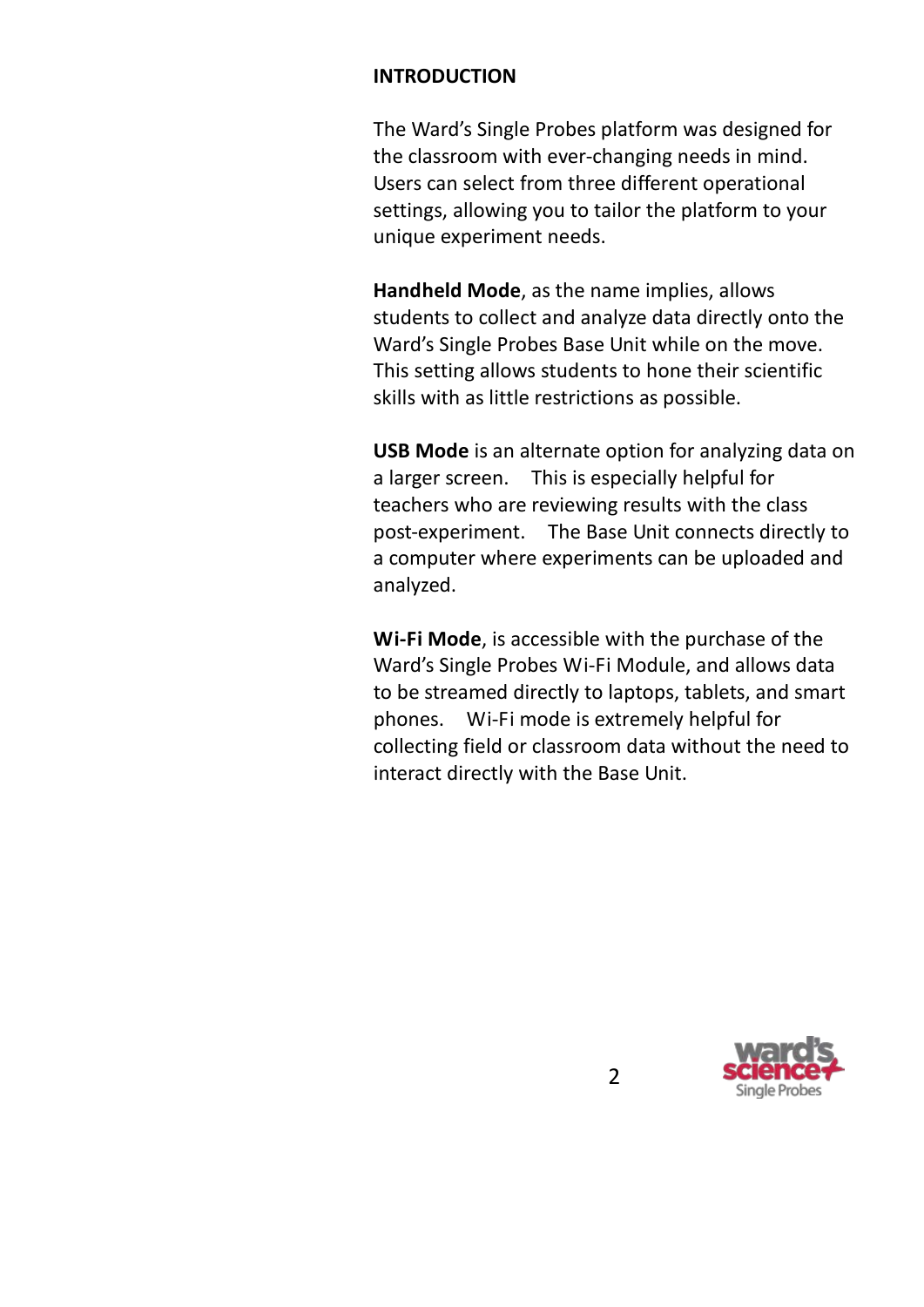#### **QUICK START**

- 1. Connect any Ward's Single Probes sensor to the top of the Ward's Single Probes Base Unit.
- 2. Press the power button on the side of the Ward's Single Probes Base Unit.
- 3. The screen will automatically engage and display the icon associated with the Ward's Single Probes sensor you are using. Data readings will automatically start to display on the screen.
- 4. On your home screen you have the option to view the data in four different formats by using the buttons on the bottom of the screen.
- 5. Use the arrow keys to toggle between the screens: default screen and secondary screen.
- 6. To record data, move forward one screen by touching the arrow button and then touch the red **record** button at the bottom of the screen.
- 7. You can change experiment parameters by touching the sensor icon to switch between the sensor that is currently connected to the Base Unit and the built-in ambient temperature sensor. To change units of measure, touch the unit of measure currently displayed.
- 8. You can remove your sensor and connect a different sensor at any time; the system will automatically recognize and configure for the sensor that is plugged in. When no sensor is connected to the Base Unit, the built-in ambient temperature sensor is the default.

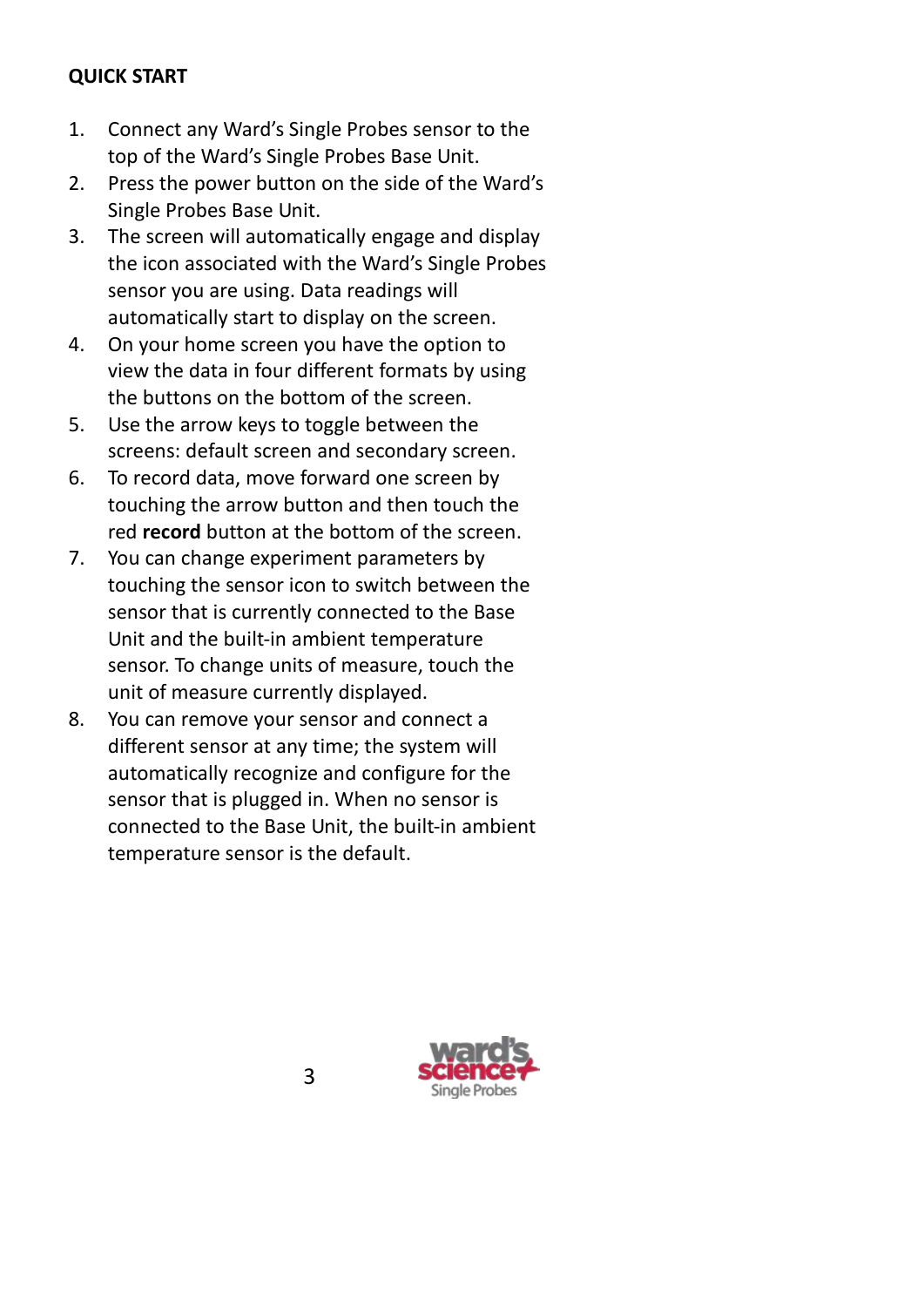#### **OVERVIEW OF SCREENS**

#### **Default State**

The following appears on the Ward's Single Probes Base Unit upon startup:

**Sensor Icon** – This indicates the type of sensor and data you are collecting.

**Data Reading** – This is a live readout of the data being monitored.

**Unit of Measure** – This displays the units of measure on the data reading.

**Date** – Date for time and date stamping your data.

**Time** – Time for time and date stamping your data.

**Battery Level** – Indicates level of battery left to use. **Graph Type** – Three icons for different visual displays of data.

**Arrow** – Allows you to flip between screens.

#### **Graph Type**

The Ward's Single Probes platform allows users to select from several different graphical displays for their data. This helps students with all different backgrounds to better understand the data that they are collecting. You will see four icons at the bottom of the screen that show the different graph types which you can select

- 1. Digital Numeric The default setting, this shows the numeric reading of data real time.
- 2. Analog Dial Graph
- 3. Bar Graph
- 4. Line Graph

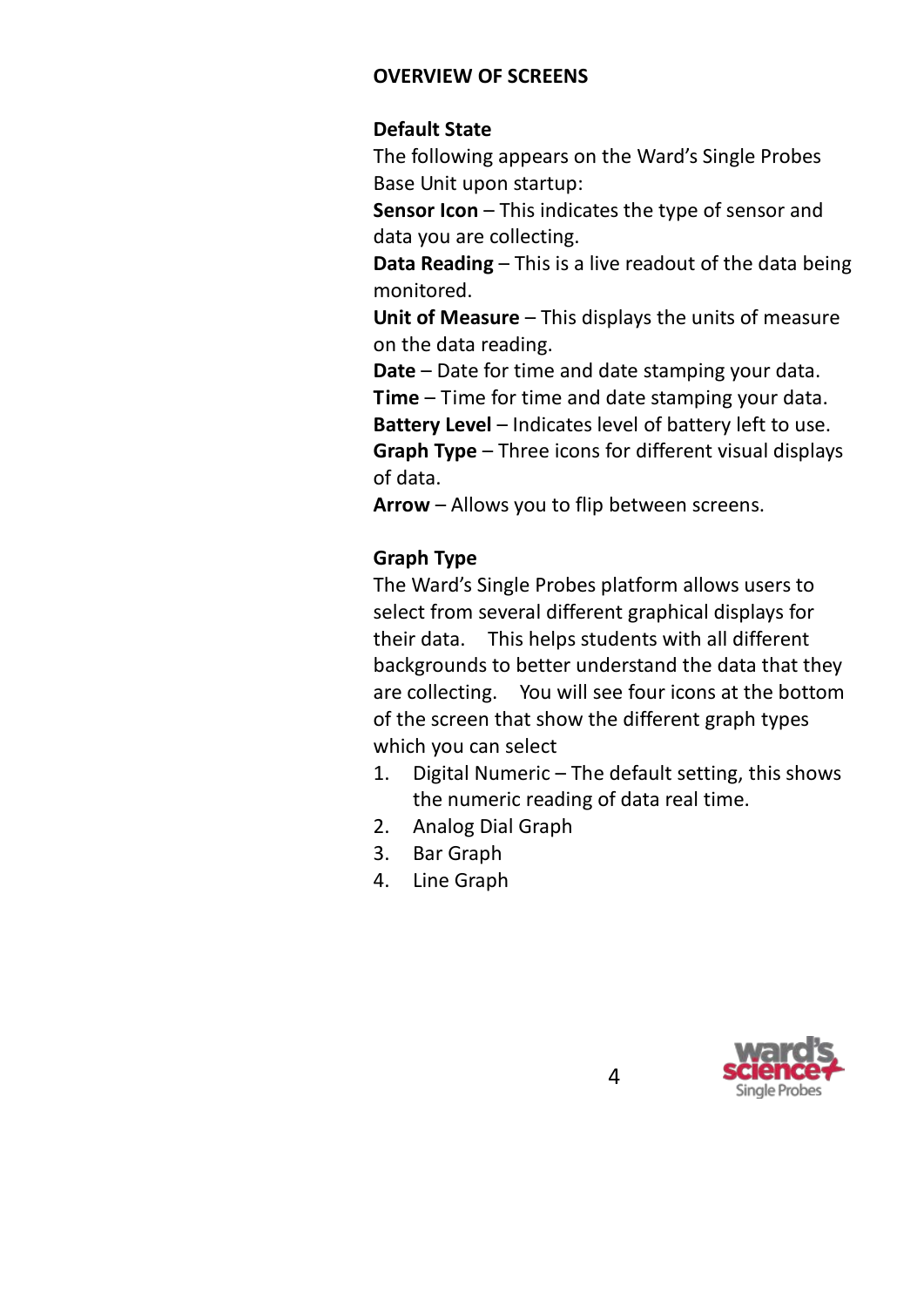#### **Secondary Screen**

- 1. Select the arrow on the bottom right corner of the home screen to see a second screen with the following options while your data continues to display live: Load Experiments – Load data from previous experimental runs.
- 2. Record Red button allows you to record and save your experiment
- 3. Tools Allows you to change settings.

# **RECORDING DATA AND SETUP**

Prior to collecting data, users should select the experimental settings that best conform to your experiment design. To set experimental parameters touch the record button. Then set the following

**Duration –** Set the total amount of time that you want your experiment to run for. **Sampling Rate** – Set the time interval between collected data points. Please note that sampling rate is dependent upon the duration selected.

Once these settings have been established, touch the **record** button to begin recording data. Each data file will carry a time and date stamp.

To change the **unit of measure** touch the unit of measure on the home screen, then select your desired unit.

Ambient temperature is the default sensor reading when no external sensor is plugged in to the Base Unit. To **change the sensor being displayed when an external sensor is connected,** touch the sensor icon and you can select between the connected sensor and built-in ambient temperature sensor.

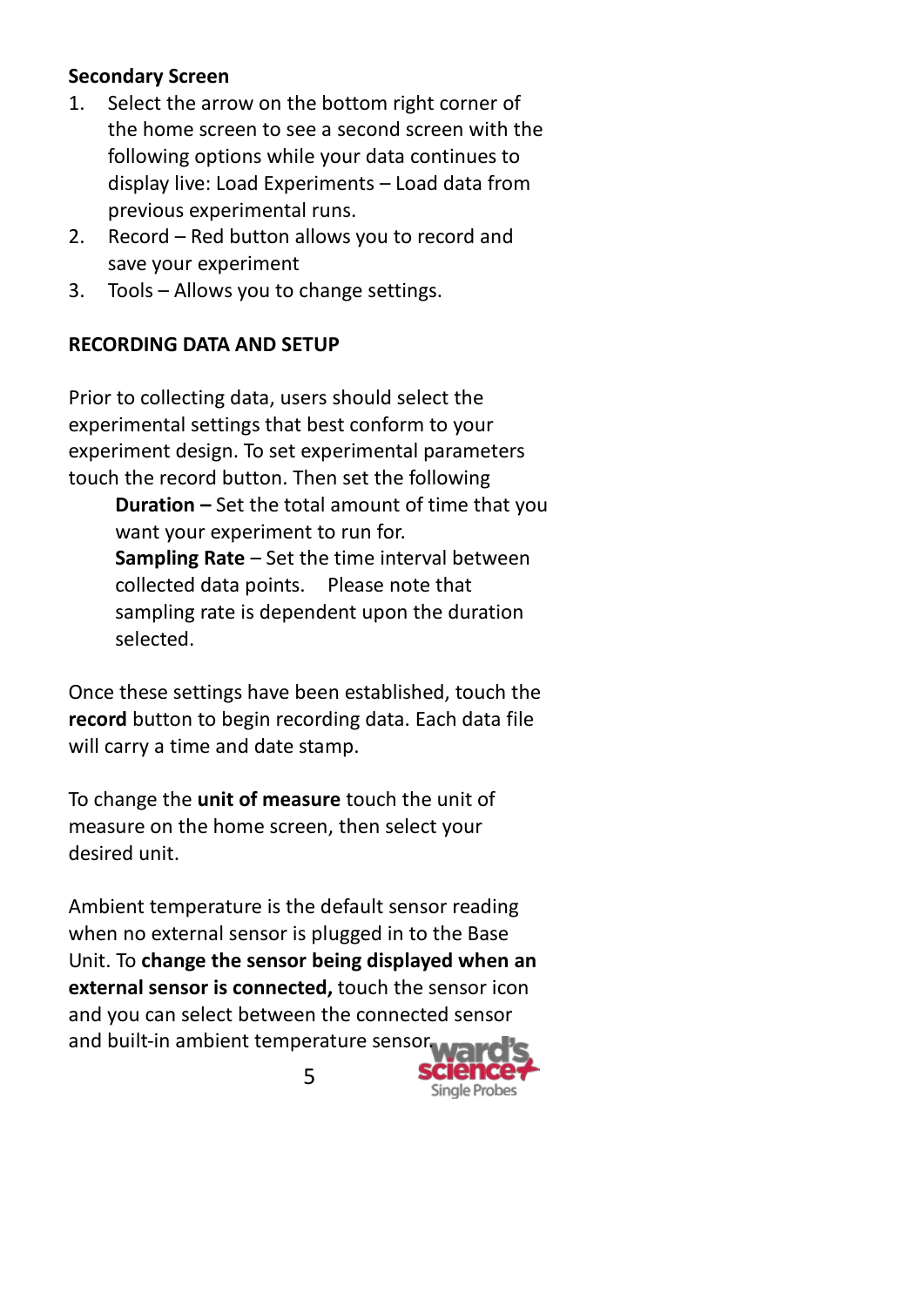# **Tools**

By selecting the gear icon on the secondary screen you can change the following: **Time Date Language**

# **BASE UNIT OPERATION: BASIC OPERATING PROCEDURE**

#### **Start Up & Base Unit Operation**

Press and hold the button on the left side of the unit for a couple of seconds until the welcome screen appears. Then the screen will transition from the welcome screen to the default screen which displays live data.

- 1. Connect any Ward's Single Probes external sensor by plugging it directly into the top of the handheld Base Unit.
- 2. Press the **Power** button located on the right side of the Base Unit to turn the system on.
- 3. You'll be greeted with a welcome screen for two seconds which displays the icon for your connected sensor.
- 4. After two seconds, you'll be brought to the home screen. At the top of the screen you will see your currently connected sensor icon. In the middle of the screen you will see the current readings from the sensor. At the bottom of the screen you will see four buttons:
	- a. Analog Dial Graph Selecting this will show your real time data in the form of a dial.
	- b. Bar graph Selecting this will show you your real time data in the form of a live bar graph

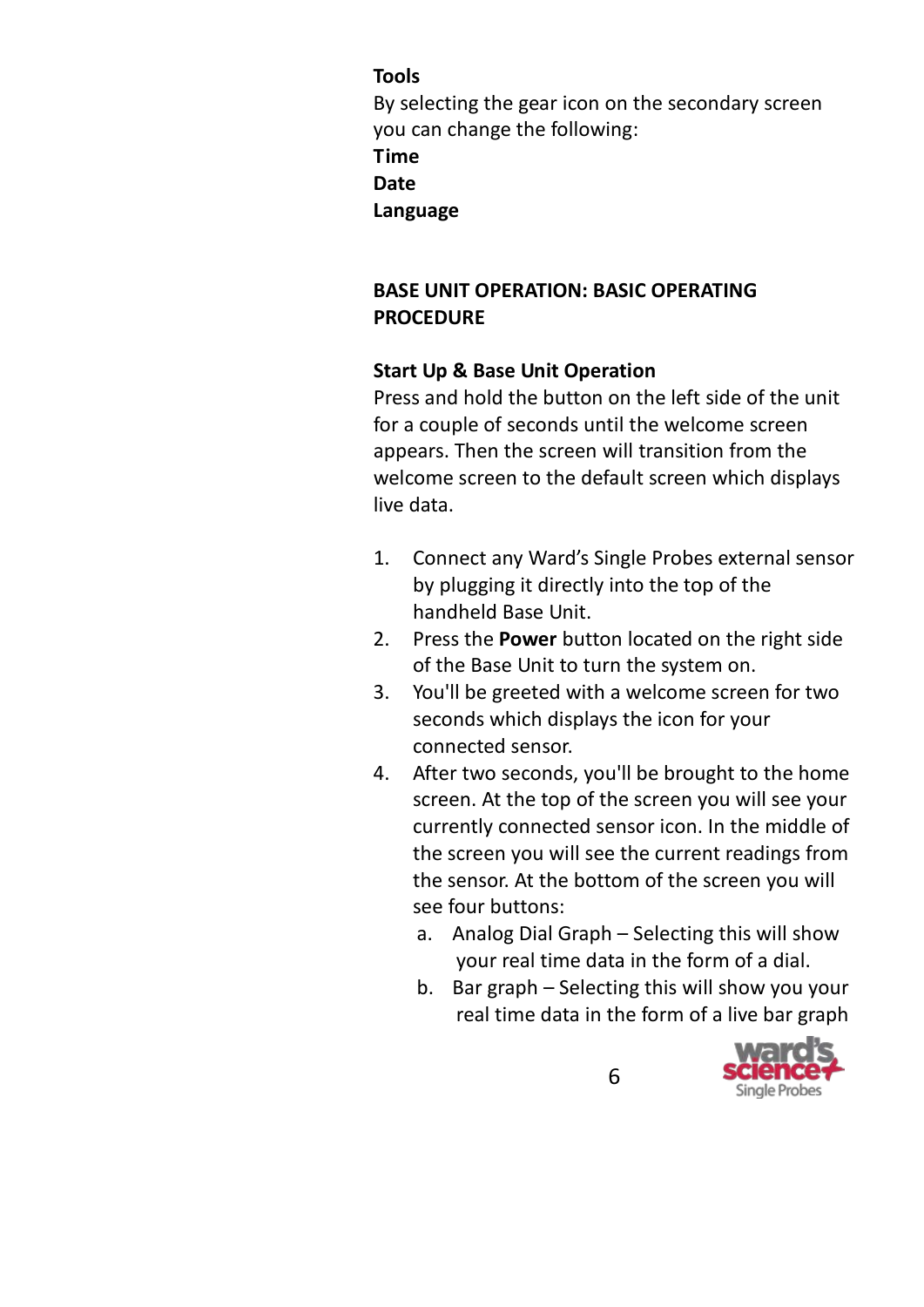- c. Line Graph Will show your real time data in the form of a line graph (this graph type allows you to see the history of your data in real time as well).
- d. Arrow This allows you to flip to the data record screen.

# **Record Data**

- 1. Press the **arrow** key at the bottom right of the home screen.
- 2. Press the red **record** button.
- 3. Enter the duration (length) of the experiment you would like to run.
- 4. Select the desired sampling rate (number of data points taken over a period of time). Note that the sampling rate is dependent upon the duration.
- 5. Press **record** and you are now saving the experimental run.
- 6. Pressing **stop** halts the recording (Note your data is still saved, you can store up to 20 experimental runs).
- 7. Once a run is complete you will see a line graph showing your experiment. A time indicator on your screen will notify you how much time is left in your experimental run.
- 8. Press the **back** button to begin collecting more data or setting up another experiment.

Note: You do not need to erase experimental runs, the  $21<sup>st</sup>$  run will overwrite the first run.

# **Load Experimental Data**

Using the Ward's Single Probes Base Unit, you can easily recall any of your previous 20 experiments from the internal memory. This allows you to view and analyze the results for much easier comparison.

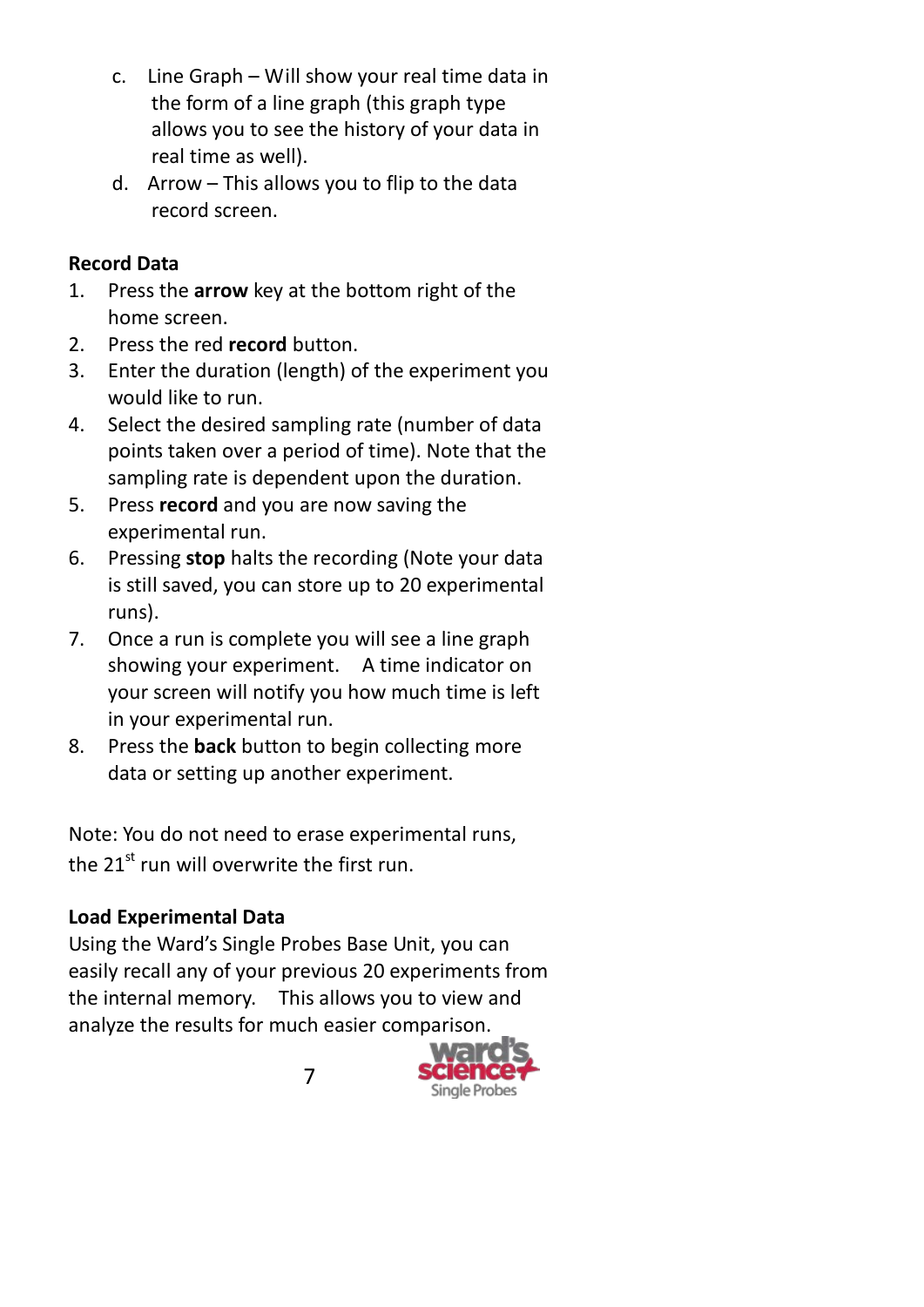To load results from the internal memory, select the load experiment button (three horizontal lines) from the main secondary screen. You'll be presented with your previous experiments in order from most the most recent collection to the earliest collection.

After selecting the experiment you would like to examine, it will automatically recall from memory and load onto the on-screen graph.

#### **Connecting Sensors**

To connect a Ward's Single Probes sensor to the Ward's Single Probes Base Unit, simply plug the sensor into the top of the Base Unit – USB port side facing the display. The top edge of the sensor will form a flush edge with the base unit. You can connect and disconnect sensors at any time; however it is recommended that this not be done while data is being recorded.

#### **Shut Down & Maintenance/Storage**

- To shut down the unit, press and hold the button on the side. You will see a shutdown screen wishing you goodbye, your data will be saved before the unit turns off. After using Ward's Single Probes, be sure to wipe away any excess material from the Base Unit and sensors.
- Store in the box as close to room temperature as possible and out of direct sunlight.
- Charge the Base Unit by plugging the micro USB cable (included with Ward's Single Probes Base Unit) into the Base Unit and the USB end into a computer or USB port.

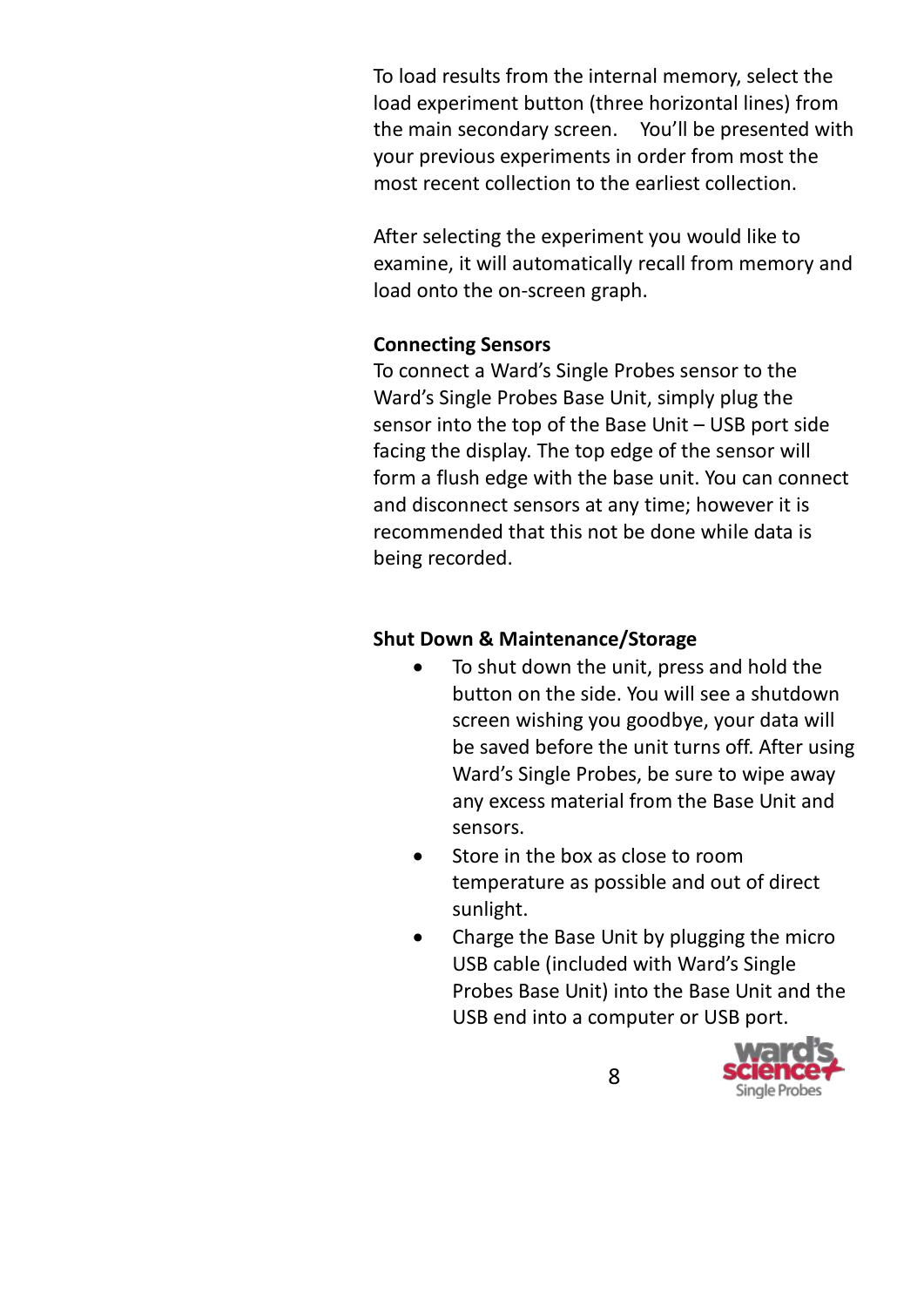# **Screen Settings**

- Note that this is a resistive, pressure-sensitive screen, not an optical or capacitive screen. The screen reacts to the pressure of your touch.
- Welcome screen appears two to three seconds after holding the **power** button.
- The sensor recognition screen appears two seconds after the welcome screen
- Power-saving dimming of the screen occurs after screen is idle for two minutes. To bring back, simply tap the unit. The unit continues to stream live data or record while dimmed.
- The unit will power off after four minutes of no activity where the unit is streaming data, but not recording.

# **Included in Package:**

- Ward's Single Probes Base Unit with built-in ambient temperature sensor
- USB cable Base Unit for charging the Base Unit or operating with a computer
- Instruction manual

# **OPERATION WITH DIRECT USB CONNECTION TO PC**

Ward's Single Probes can be run from a PC or Mac when not connected to Wi-Fi. To operate with direct USB connection, you will need to do the following:

- 1. Install the Ward's Single Probes client executable from: www.wardsci.com/singleprobes
- 2. Insert USB cable Base Unit into the Base Unit micro USB input and connect the opposite end to the USB port on your computer.
- 3. Turn the Base Unit on.
- 4. Open a browser window (we recommend you use Google Chrome as your default browser)

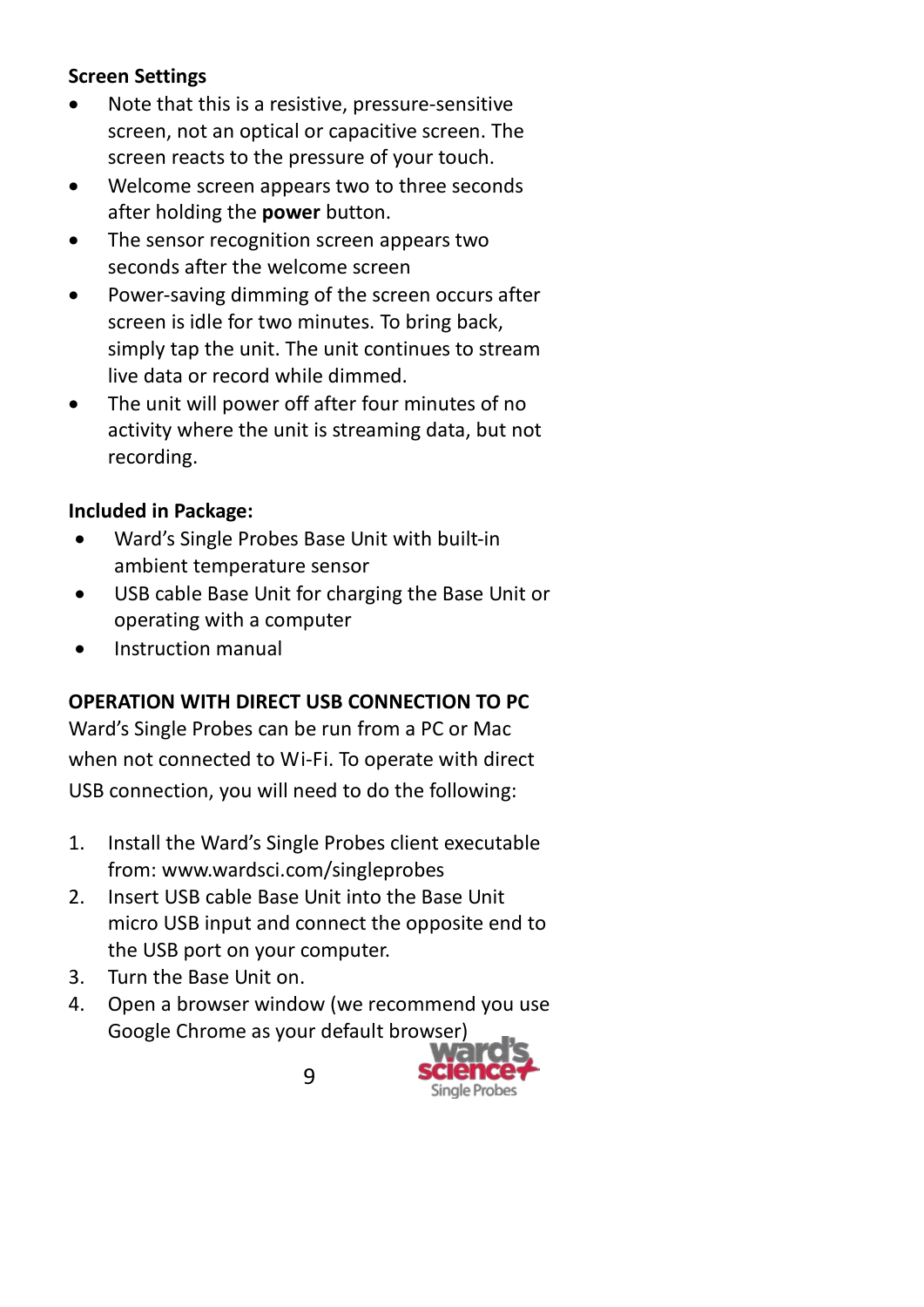- 5. Double click the Ward's Single Probes icon that appears on your desktop.
- 6. You will now be able to control your Base Unit and sensor completely through the PC/Mac. Please note that when in this direct connection mode you cannot control the Base Unit on the Base Unit touch screen itself. You will see on the Base Unit a CPU icon appears which indicates you are in USB control mode.
- 7. Once you are in the USB control mode all of the icons and software have the same meaning and function as seen in the handheld control mode.

#### **OPERATION WITH WI-FI CONNECTION TO ANY DEVICE**

Ward's Single Probes can be run and viewed from any Wi-Fi enabled device such as an iPad, iPhone, laptop, Android, or other Wi-Fi enabled devices. Once plugged into the Base Unit, the Wi-Fi Module broadcasts a self-contained Wi-Fi network specific to that Wi-Fi Module. No Internet or external network needs to be present in order for this to function. If there is a network present you can choose to connect to that said network, or keep your own self-contained network.

- 1. Plug any Ward's Single Probes Sensor into your Base Unit
- 2. Plug the Ward's Single Probes Wi-Fi Module into the bottom of the Base Unit
- 3. Allow 2-3 minutes for the Wi-Fi Module to boot up
- 4. Once the network is established you will be able to view the network in the setting of any Wi-Fi enabled device
- 5. The network will appear as Ward's XXXX with the XXXX numbers corresponding to the specific Wi-Fi Module in use

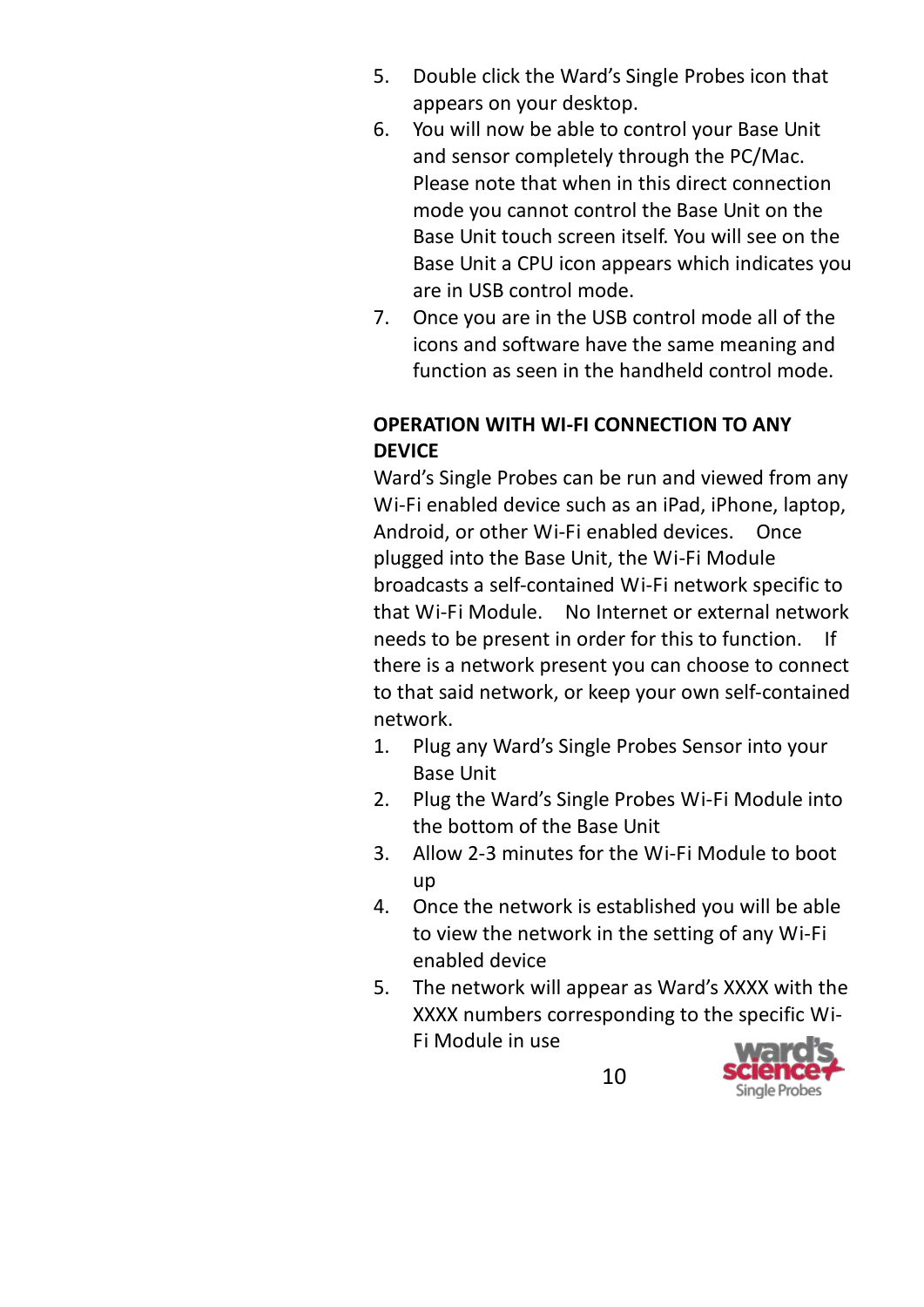- 6. Please note that the Wi-Fi Module does consume a great deal of power; You can run from the stand-alone battery in the Base Unit, but it is recommended for any long duration use that you plug the Base Unit into the wall or computer using the USB cable provided with the Base Unit
- 7. In your wireless device settings connect to the Ward's network specific to your Wi-Fi Module.
- 8. Give the connection 1-2 minutes to establish a connection.
- 9. Then open a browser on your device and go to the website: **www.wards1.com**.
- 10. Once on the website, select **Control Mode**. This allows the user to completely manage and run Ward's Single Probes from a wireless device.
- 11. Other users can log onto the website to view the experiment data controlled by the primary user; this is known as **View Mode.** The user in Control Mode can "release" Control Mode and another viewer can select it to take over control of the experiment.
- **12.** The software seen through the browser window uses the same graphic user interface as the display shown on the Base Unit handheld screen and direct USB connection on a computer

# **WI-FI TROUBLESHOOTING**

If you have an issue connecting to and using the Wi-Fi Mode we recommend the following:

- Use Google Chrome as you default browser
- Clear your browser cache
- If there has been significant use or attempts clear the cache of the browser, turn off the Base Unit while Wi-Fi Module is connected and then power back on.

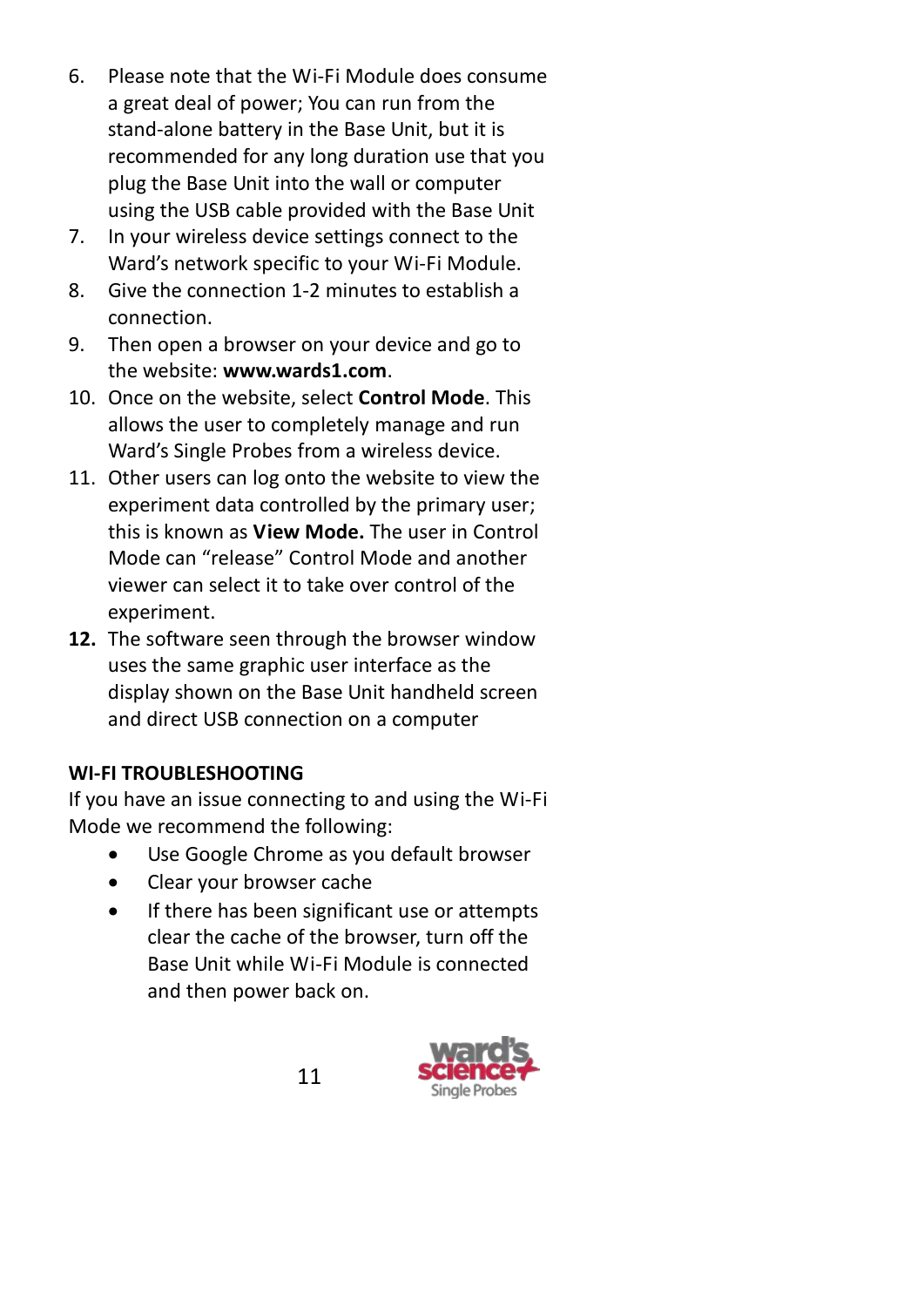# **SCREEN RUNNING WARD'S SINGLE PROBES (SAME FOR DIRECT USB CONNECTION & WI-FI)**



- **A** Touch/Click to change the sensor being viewed
- **B** Touch/Click to change the units of measure
- **C** Touch/Click to view all four graph types at once

**D** – Touch/Click to view only digital numeric data stream

- **E** Touch/Click to view line graph
- **F** Touch/Click to view bar graph
- **G** Touch/Click to view dial graph
- **H** Touch/Click to record
- **I** Touch/Click to view saved data on Wi-Fi device
- **J** Touch/Click to view saved data on PC/Mac via direct USB connection
- **K** Tools

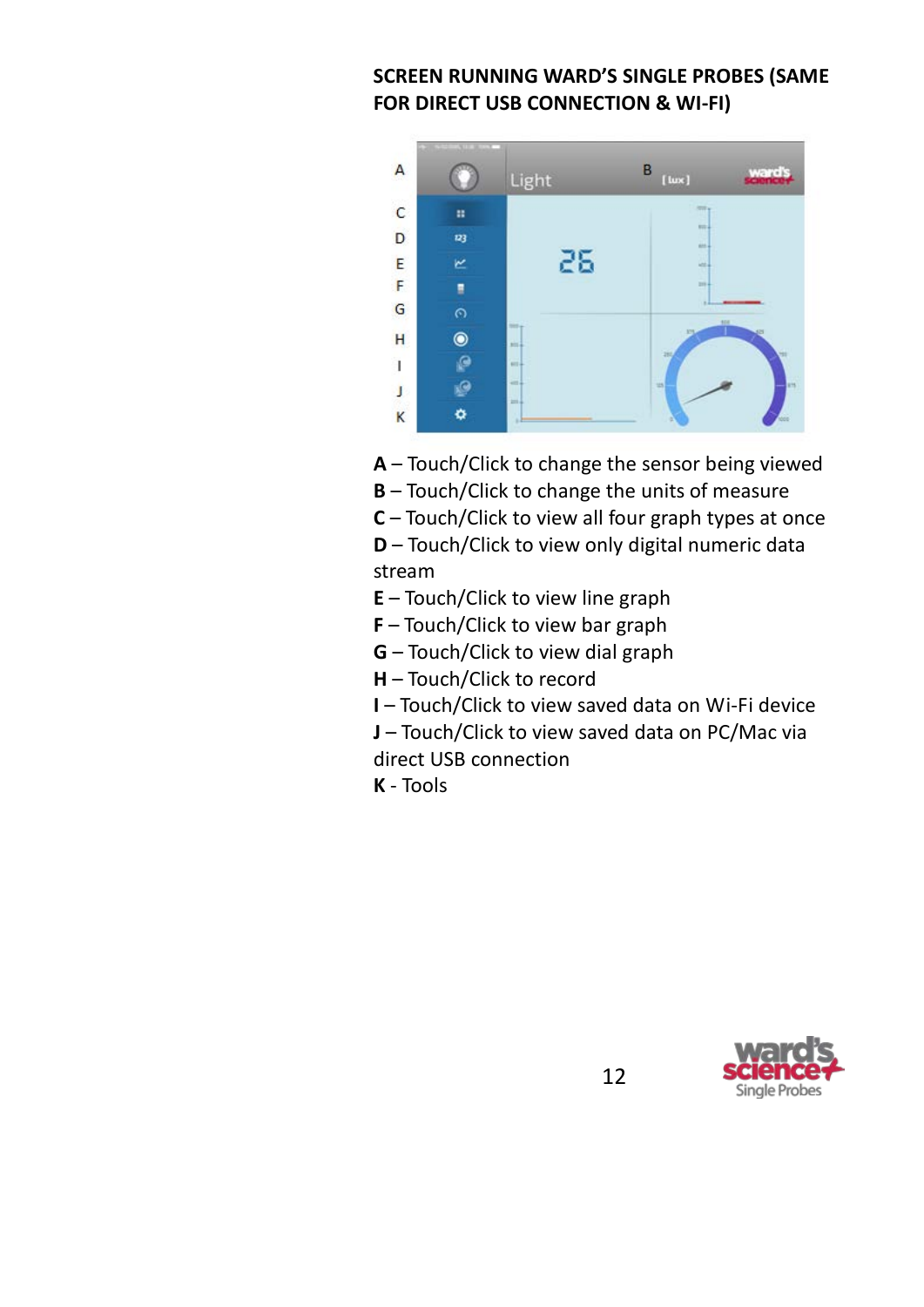

#### **Ward's Single Probes Voltage Sensor**

| Range  | <b>Resolution</b> | Sample Rate |
|--------|-------------------|-------------|
| $+20V$ | $\pm 0.01$ V      | จกกก        |

Introduce and explore electricity concepts and safely measure electrical voltage with the Ward's Single Probes Voltage Sensor. This sensor easily and accurately measures the voltage of electronic circuits using two banana plugs, included with the sensor. Requires Ward's Single Probes Base Unit, available separately.

Possible applications include: Testing batteries and electronic circuits, measuring the potential of chemical cells, studying electronic components, and more.



Current

#### **Ward's Single Probes Current Sensor**

| Range      | <b>Resolution</b> | <b>Sample Rate</b> |
|------------|-------------------|--------------------|
| $+2.500 A$ | 1 m A             | จกกก               |

Introduce and explore electricity concepts and safely measure electrical current with the Ward's Single Probes Voltage Sensor. This sensor easily and accurately measures the current of electronic circuits using two banana plugs, included with the sensor. Requires Ward's Single Probes Base Unit, available separately.

Possible applications include: Testing batteries and electronic circuits, measuring chemical cells, studying electronic components, and more.

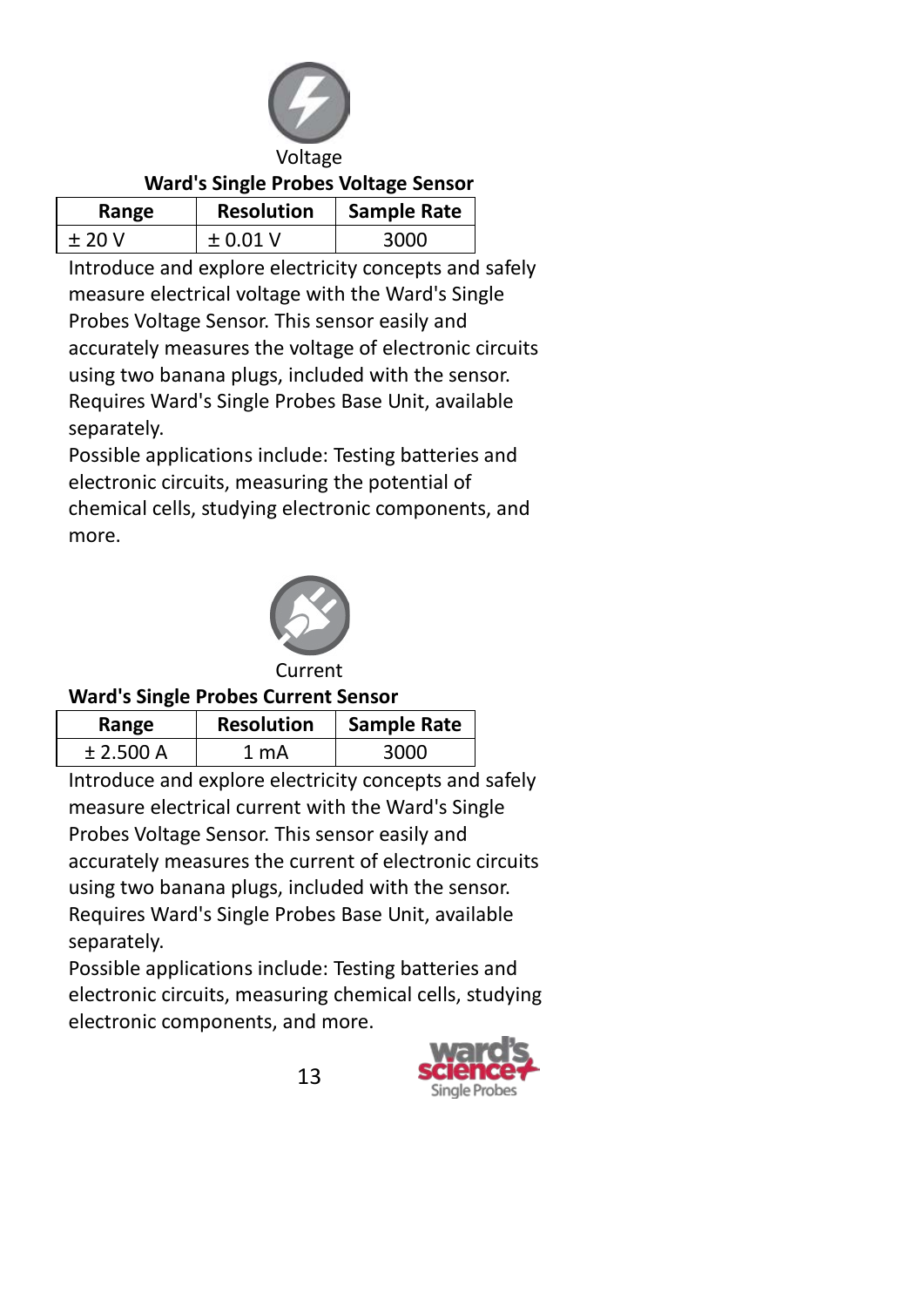

#### **Ward's Single Probes Temperature Sensor**

| Range                  | <b>Resolution</b> | <b>Sample Rate</b> |
|------------------------|-------------------|--------------------|
| -40 to $140^{\circ}$ C | .01°C             | 100                |
| -40 to 284°F           | .01°F             |                    |

One of the most versatile sensors for a variety of grade levels and teaching topics, the Ward's Single Probes Temperature Sensor makes it easy for students to collect valuable thermal data to supplement a wide variety of experiments. Requires Ward's Single Probes Base Unit, available separately.

Some possible applications include: Building your own thermometer, earth and weather science studies, studying chemical reactions, and more.



Light

#### **Ward's Single Probes Light Sensor**

| Range                    | <b>Resolution</b> | <b>Sample Rate</b> |
|--------------------------|-------------------|--------------------|
| $0-1000$ $\mathsf{lx}$   | 1 lx              |                    |
| $0 - 6000$ $\mathsf{lx}$ | 6 lx              | 3000               |
| 0-150,000 lx             | 150 lx            |                    |

Measure the intensity of light in the darkest of classrooms to brightest school yards with the Ward's Single Probes Light Sensor. It's easier than ever for students to collect and record light data for experimentation and analysis. Requires Ward's Single Probes Base Unit, available separately. Possible applications include: Earth science and weather science studies, behavior of light and light filters, photosynthesis, and many more.

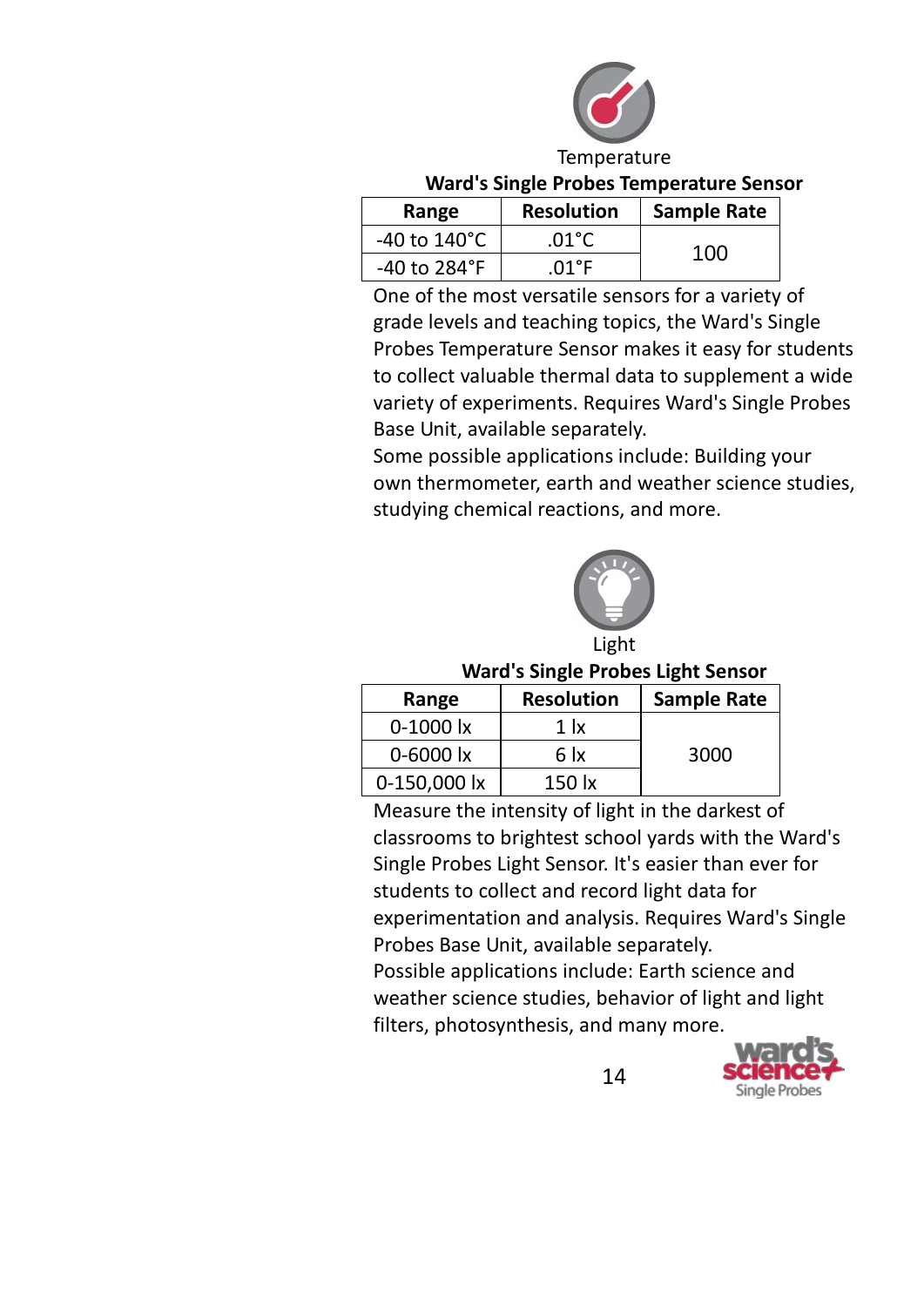

#### **Ward's Single Probes pH Sensor**

| Range       | <b>Resolution</b> | Sample Rate |
|-------------|-------------------|-------------|
| $0 - 14$ pH | $0.01$ pH         | 100         |

pH measurements are fast, reliable, and safe with the Ward's Single Probes pH Sensor. This flexible and durable sensor allows students to easily measure the pH of pure chemicals and dynamic chemical reactions alike. Range: 0 – 14 pH; Resolution 0.01 pH. Requires Ward's Single Probes Base Unit, available separately. Possible applications include: Analysis of chemical reactions in real time, Analysis of static chemicals, Environmental monitoring, and Water quality testing.



# **Ward's Single Probes Pressure Sensor**

| Range          | <b>Resolution</b> | <b>Sample Rate</b> |
|----------------|-------------------|--------------------|
| $0$ to $7$ atm | $0.01$ atm        |                    |
| 0 to 100 psi   | $0.1$ psi         | 100                |
| 0 to 700 kPa   | $0.1$ kPa         |                    |
| 0 to 7 bar     | $0.01$ bar        |                    |

Explore properties of gas and easily incorporate hands-on digital data collection with the Ward's Single Probes Pressure Sensor. This durable sensor connects easily to a variety of containers and apparatus, making it easy to use with any lesson. Requires Ward's Single Probes Base Unit, available separately.

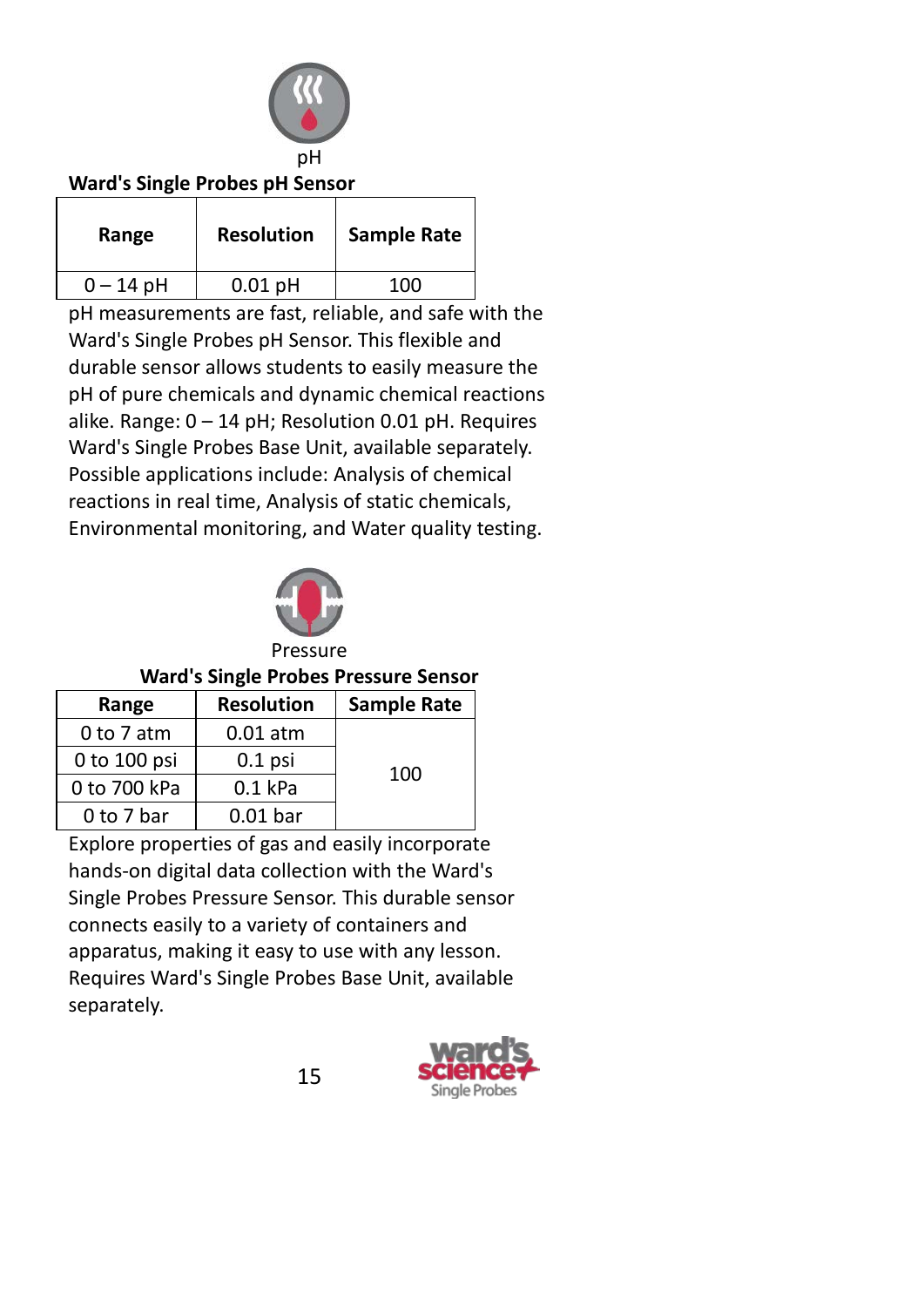Possible applications include: Boyle's Law, Chemical reaction analysis, Ideal gas laws, Studying the periodic table, and more.



#### **Ward's Single Probes Force Sensor**

| Range  | <b>Resolution</b> | <b>Sample Rate</b> |
|--------|-------------------|--------------------|
| ± 10 N | 0.01N             | 3000               |
| ± 50 N |                   |                    |

Demonstrate force, gravity, and energy in a way that's safe, hands-on and fun with the Ward's Single Probes Force Sensor. The unique design of this sensor enables both pushing and pulling experiments so students can see, feel, and understand force concepts while measuring data digitally. Requires Ward's Single Probes Base Unit, available separately. Possible applications include: Beginning force measurements, Spring forces, Friction analysis, Gravitational force analysis, and more.

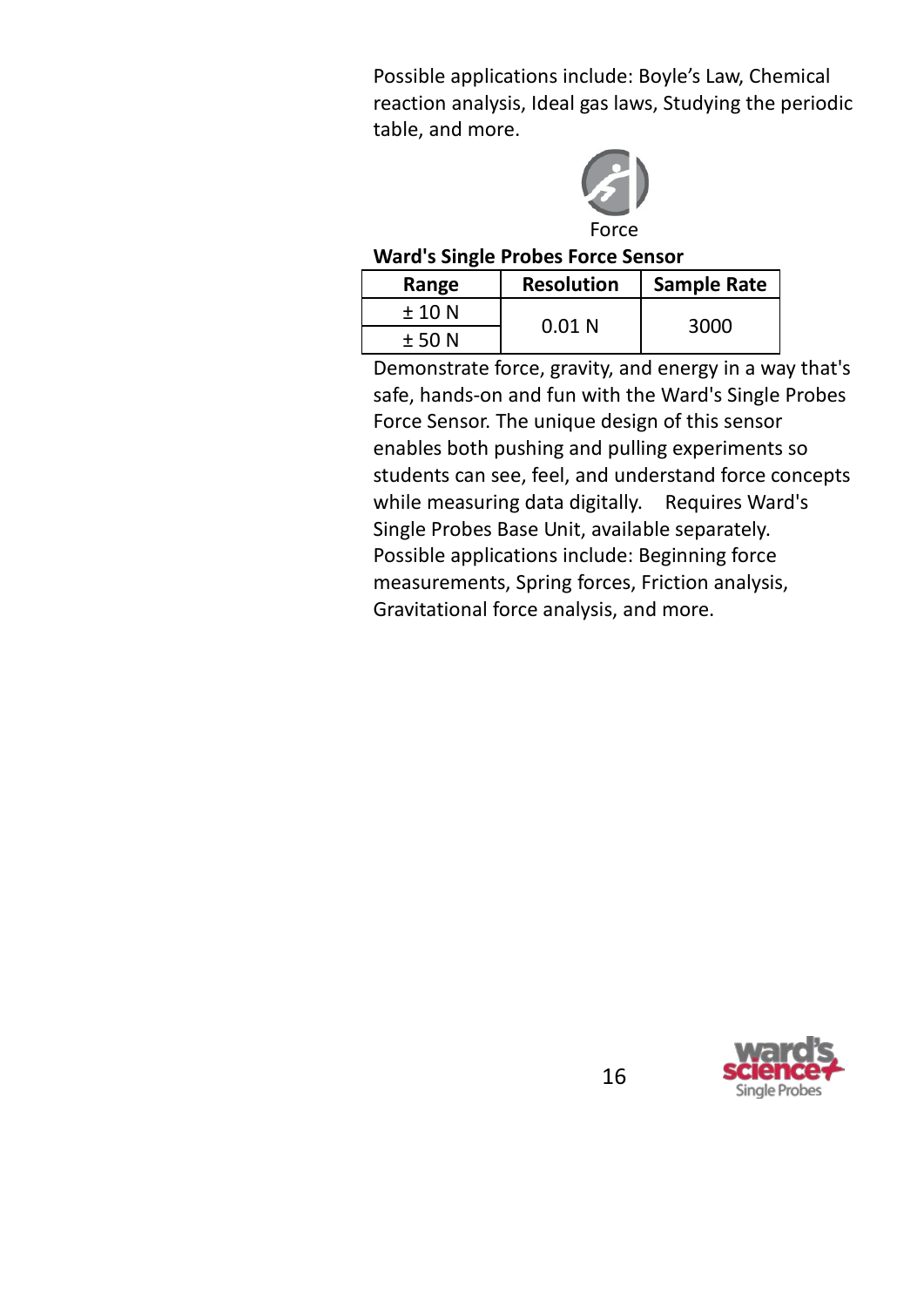

#### **Ward's Single Probes Sound Sensor**

| Range             | <b>Resolution</b> | <b>Sample Rate</b> |
|-------------------|-------------------|--------------------|
| $40 - 110$ dB     | $0.1$ dB          |                    |
| $0 - 4095$ signal |                   | 10,000             |

Explore the science of sound while measuring both intensity and waves with the Ward's Single Probes Sound Sensor. Two operational modes make it easy to measure both sound-pressure (decibels) and frequency. Requires Ward's Single Probes Base Unit, available separately.

Possible applications include: Measuring the noise level of a classroom, examining the frequency of a car horn, studying the nature of sound waves, and many more.



# **Ward's Single Probes Motion Sensor**

| Range                  | <b>Resolution</b>    | <b>Sample Rate</b> |
|------------------------|----------------------|--------------------|
| $0.25 - 6$ m           | 1 <sub>mm</sub>      |                    |
| ± 10 m/s               | $0.02 \; \text{m/s}$ | 100                |
| ± 100 m/s <sup>2</sup> | $0.08 \text{ m/s}^2$ |                    |

This versatile sensor allows students to measure the distance, velocity, and acceleration of moving objects, making it easy to connect hands-on motion experiments to digital data collection and analysis. Requires Ward's Single Probes Base Unit, available separately.

Possible applications include: Distance vs. time graphs, studying gravity, determining the velocity of moving objects, analysis of walking, and many more.

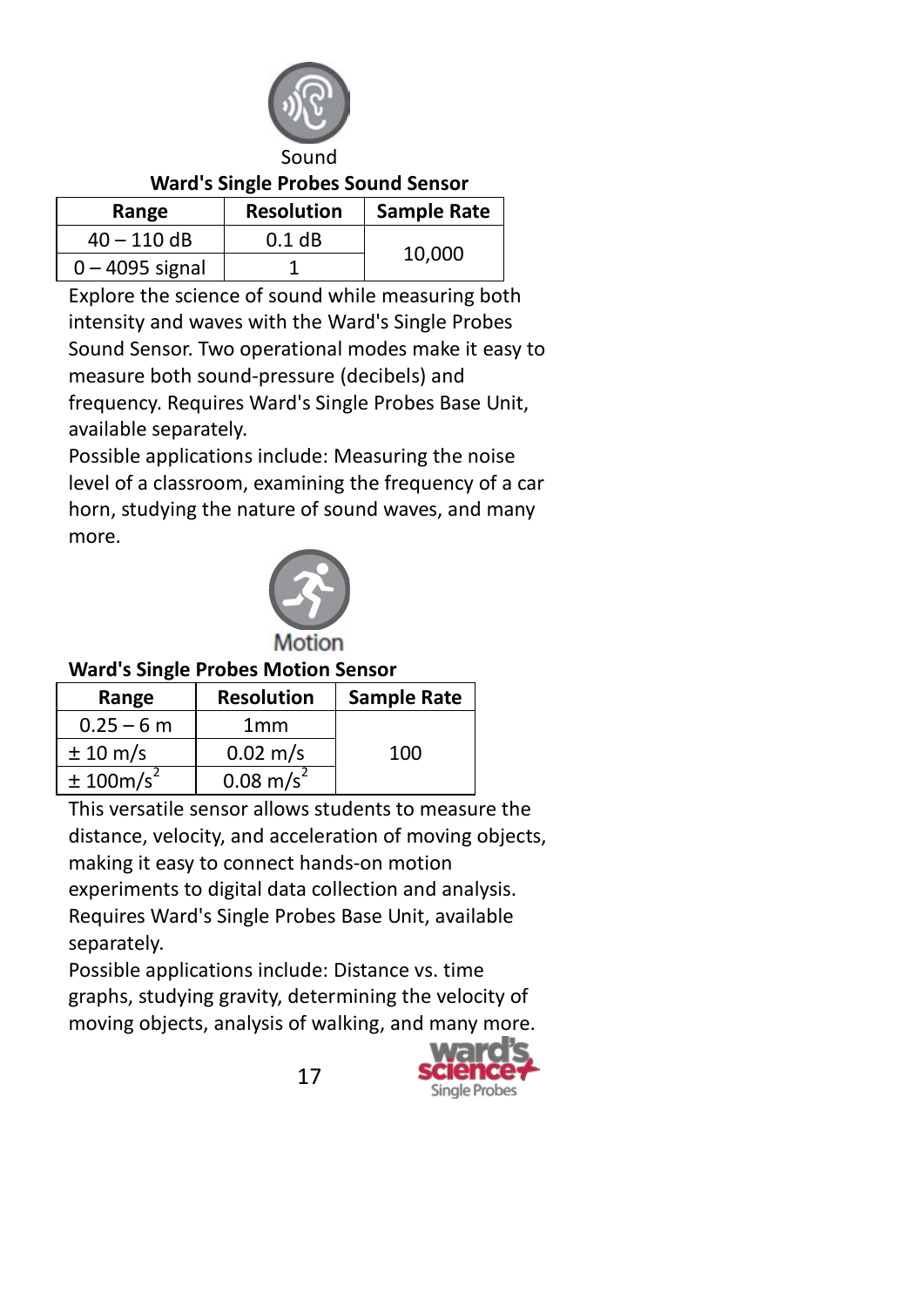

# Quick Start Guide



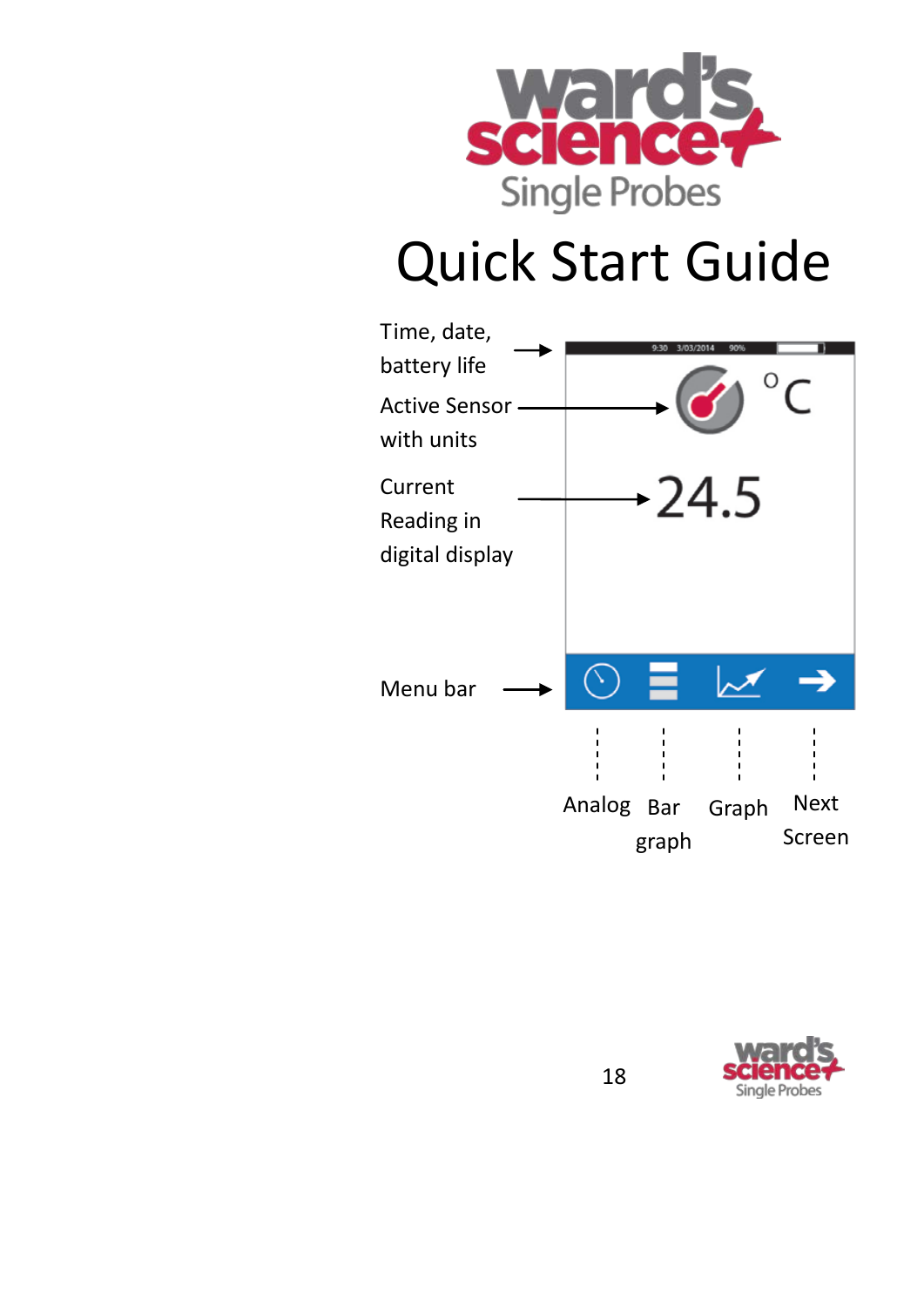